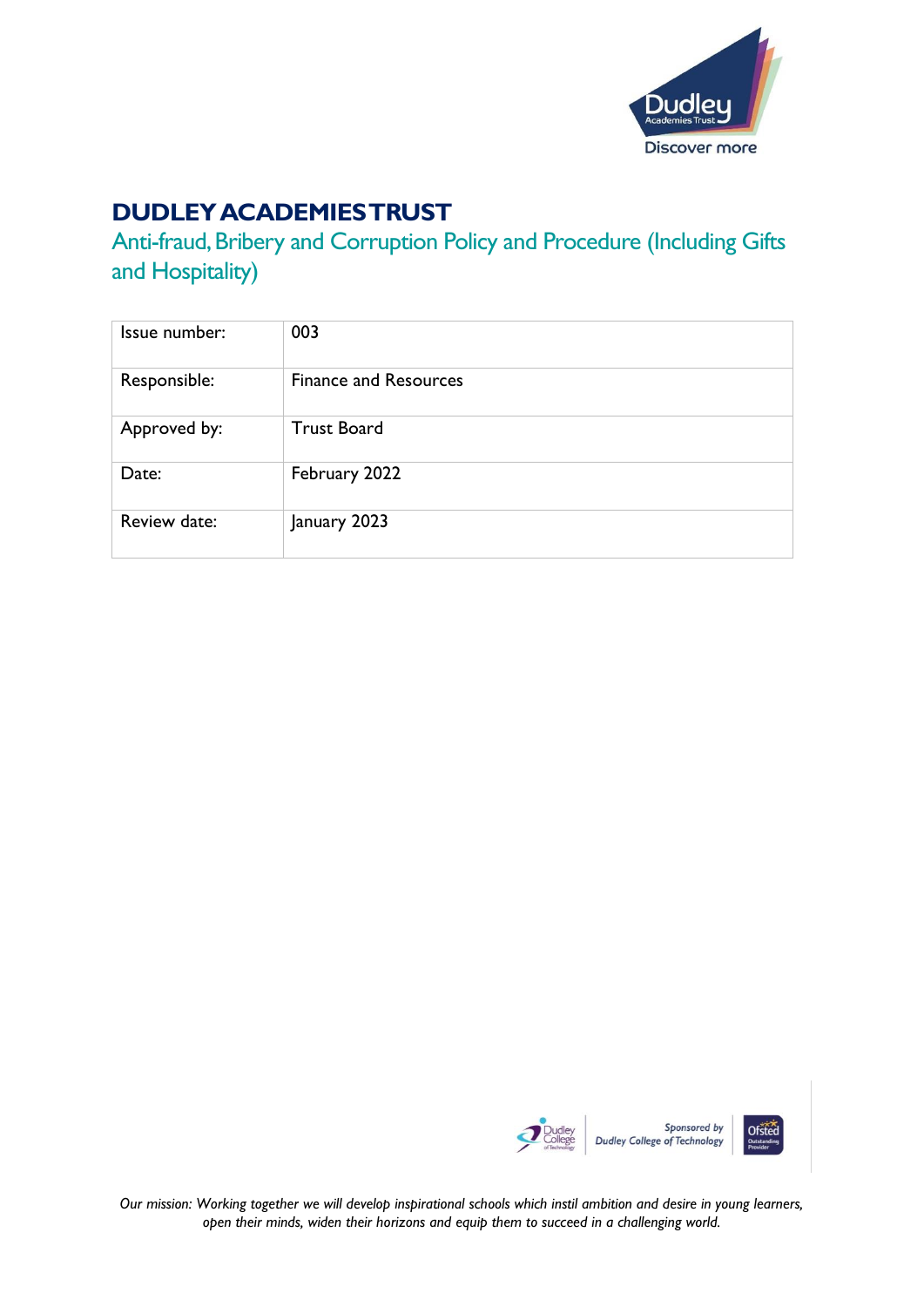# **Contents**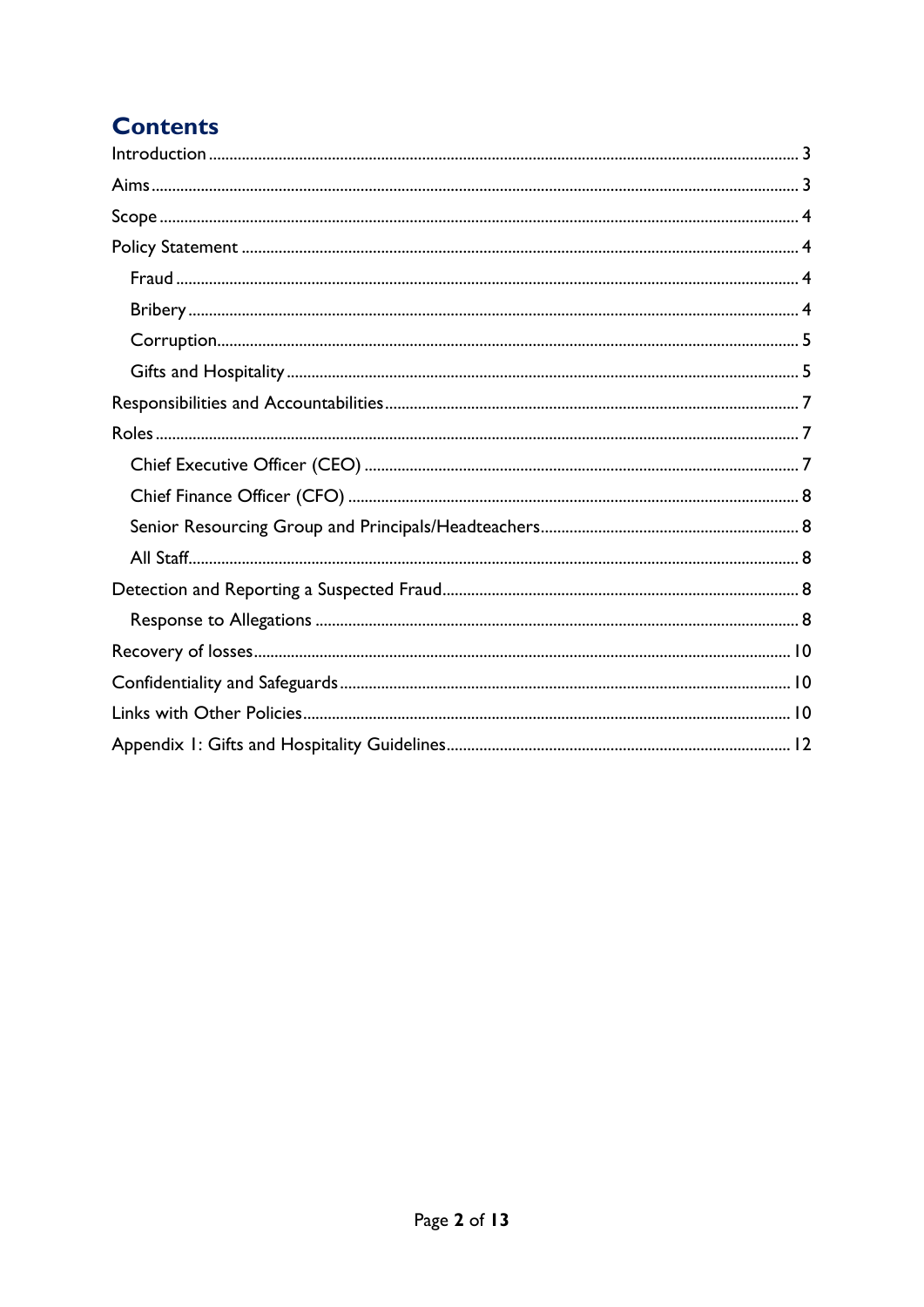## <span id="page-2-0"></span>**Introduction**

This policy and procedure define the expected conduct of all staff, Trustees, and local advisory committee members (Local Governors) engaged within Dudley Academies Trust, whether in paid employment or engaged in voluntary activity, in relation to deterring and/or detecting fraud and corruption, and who to report it to.

It includes clear guidelines on what is acceptable in terms of gifts and hospitality and how these matters are declared.

Fraud is a serious matter, and the Board of Trustees is committed to investigating all cases of suspected fraud. Any member of staff, regardless of their position or seniority, against whom evidence of fraud is found, will be subject to disciplinary procedures that may result in dismissal. The Trust will normally involve the Department for Education (DfE) and the police and may seek redress via civil proceedings.

Dudley Academies Trust is committed to carrying out its academic and business activities in an honest, transparent, and ethical manner within the UK and internationally. Bribery is illegal and has no place in our Trust as such the Trust's stance on bribery is one of zero tolerance. The [2010 Bribery Act](https://www.legislation.gov.uk/ukpga/2010/23/contents) creates several new bribery and corruption offences. Sanctions for these offences include up to ten years' imprisonment.

Dudley Academies Trust is committed to ensuring that it acts with integrity and has high standards of personal conduct. Everyone involved with the Trust has a responsibility in terms of preventing and detecting fraud. All staff, Trustees and Local Governors have a role to play. The Trust also recognises the role of others in alerting them to areas where there is suspicion of fraud.

Recognising a potential fraud and being able to report it is just as important as the measures to prevent and detect.

It is the duty of all staff, Trustees and Local Governors to take reasonable steps to limit the possibility of corrupt practices, and it is the responsibility of the internal and external auditors to review the adequacy of the measures taken by the Trust to test compliance and to draw attention to any weaknesses or omissions.

Any investigation carried out in relation to alleged irregularities is linked to the Trust's staff discipline and grievance procedure.

# <span id="page-2-1"></span>**Aims**

The aims of this policy are to:

- Ensure that everyone is aware of what constitutes fraud, bribery, or corruption.
- Maintain high standards of business practice.
- Demonstrate a high level of integrity in our business transactions.
- Protect our reputation.
- Ensure that the public money is spent for the purposes intended by parliament.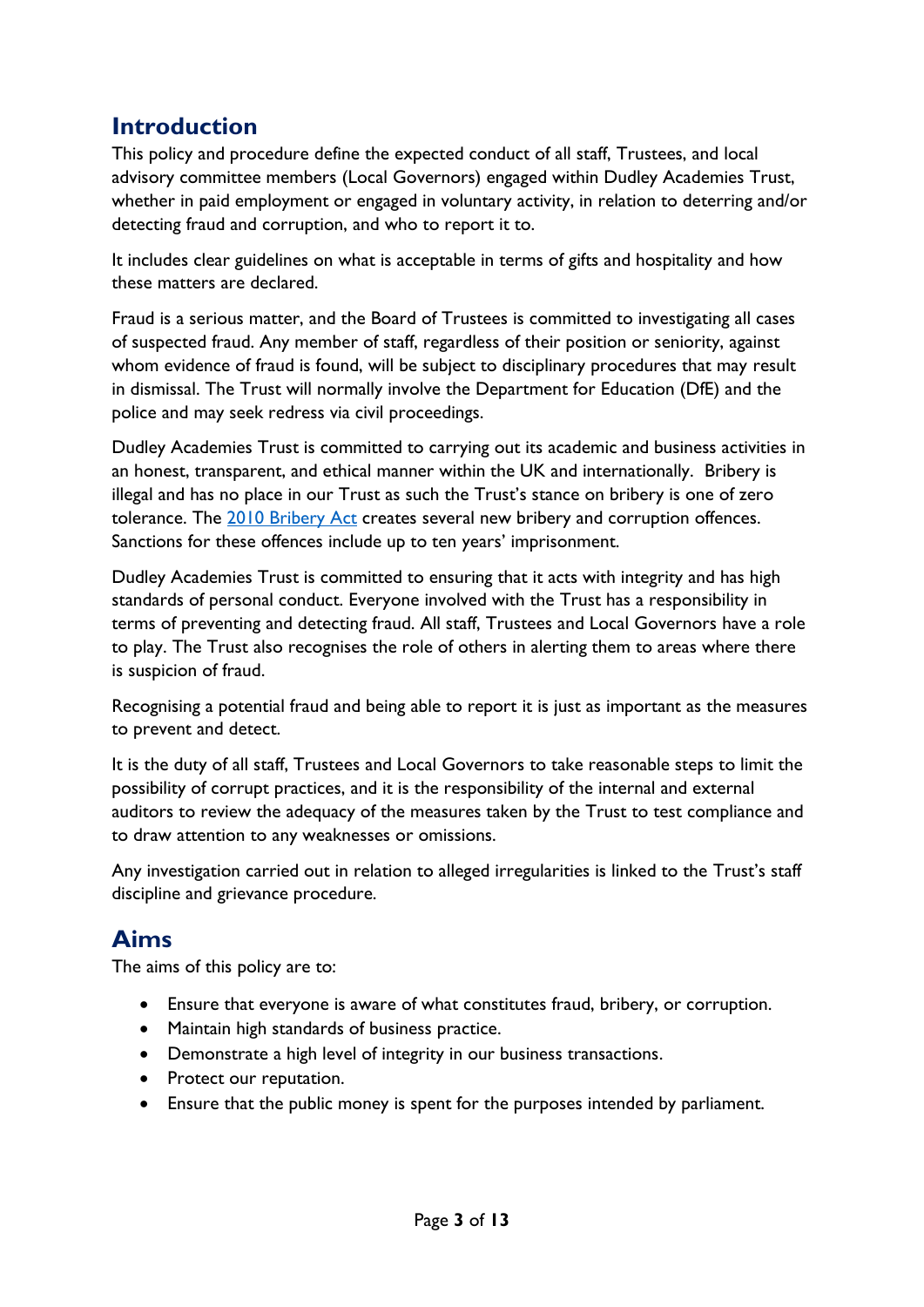# <span id="page-3-0"></span>**Scope**

This policy applies to all members of staff at all levels and grades, including the Board of Trustees, Local Governors, senior managers, directors, consultants, agency staff, volunteers or any other person associated with the Board of Trustees. It covers permanent, fixed term and temporary employees.

## <span id="page-3-1"></span>**Policy Statement**

This policy and procedure define fraud, bribery, corruption and gifts and hospitality. It offers guidance for all staff, Trustees and Local Governors.

Dudley Academies Trust aims to be an honest and ethical institution. As such, it is opposed to fraud and seeks to eliminate fraud by the way it conducts school business. This document sets out the Trust's policy and procedures for dealing with the risk of significant fraud or corruption. To minimise the risk and impact of fraud, the Trust's objectives are, firstly, to create a culture which deters fraudulent activity, encourages its prevention, and promotes its detection and reporting and, secondly, to identify and document its response to cases of fraud and corrupt practices.

This policy, in line with the Trust's corporate values of probity, accountability, consistency, fairness and best practice, provides both staff and management with mutually understood guidelines for the administration of this procedure.

The scope of this procedure extends to all Trust staff, permanent, voluntary, and fixed term. Time limits specified in this document may be extended by mutual agreement. If requested, staff may be accompanied by a recognised trade union representative or work colleague, not involved in any part of the process, at any interviews. Definitions

### <span id="page-3-2"></span>**Fraud**

Fraud is a general term covering theft, deliberate misuse or misappropriation of assets or anything that leads to a financial advantage to the perpetrator or others upon whose behalf he or she acts, even if these 'others' are in ignorance of the fraud. Fraud is in fact intentional deceit and for this reason it cannot include negligence.

Fraud incorporates theft, larceny, embezzlement, fraudulent conversion, false pretences, forgery, corrupt practices, and falsification of accounts.

### <span id="page-3-3"></span>**Bribery**

Bribery is an inducement or reward offered, promised, or provided in order to gain commercial, contractual, regulatory or personal advantage. Acts of bribery or corruption are designed to influence the individual in the performance of their duty and incline them to act dishonestly.

The aim of this policy is to prevent bribery throughout Dudley Academies Trust in compliance with the **Bribery Act 2010**. It is an offence to:

- Offer a bribe, whether cash or other inducement, whatever the size.
- Receive a bribe.
- Consent or connive to the commission of a bribery offence by anyone associated with the academy.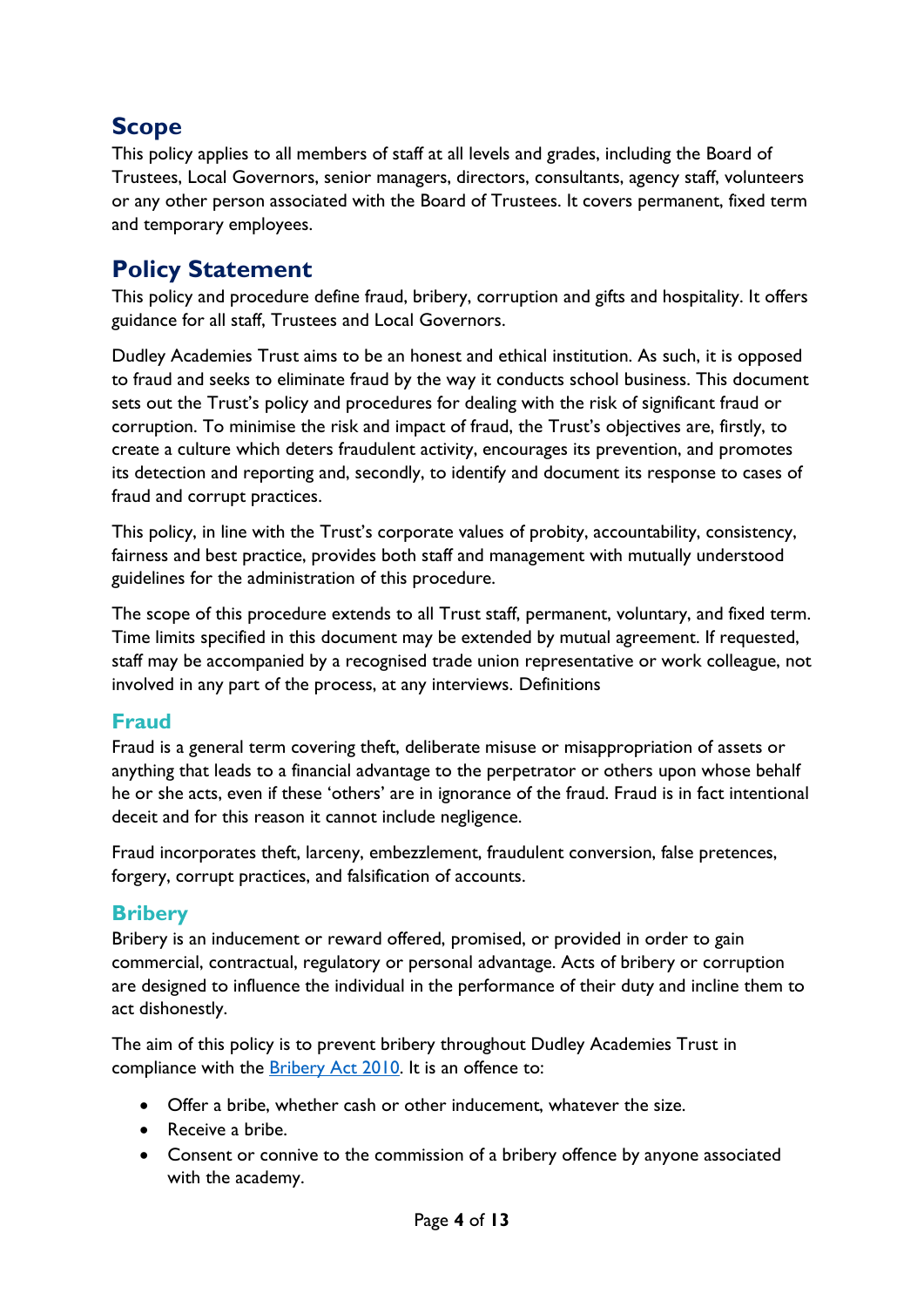All staff have a responsibility to prevent, detect and report bribery. Relevant guidance will be available to assist staff in fulfilling this duty.

Any suspicion of bribery or attempted bribery committed by or against a member of staff, agent or other party acting on behalf of the Trust must be reported immediately to the Chief Executive and Principal/Head Teacher and to the Board of Trustees.

### <span id="page-4-0"></span>**Corruption**

The term 'corrupt practices' is defined for this code as the offering, giving, soliciting or acceptance of an inducement or reward which may influence the actions taken by the Trust, its staff, Trustees and Local Governors.

### <span id="page-4-1"></span>**Gifts and Hospitality**

The Trust should be able to show that all decisions are reached based on value for money and for no other reason. Any consideration of whether the principles of this policy have been breached will be determined by reference to this provision. Any breach of this policy could lead to disciplinary action and may constitute gross misconduct.

Staff shall not use their authority or office for personal gain and shall seek to uphold and enhance the standing of the Trust by:

- Complying with the letter and spirit of the law, and contractual obligations, rejecting any business practice that might be deemed improper.
- At all times in their business relationships acting to maintain the interests and good reputation of the Trust.

Any personal interest that may impinge or might reasonably be deemed by others to impinge on a member of staff's impartiality or conflict with the duty owed to the Trust in any matter relevant to a member of staff's duties (such as conflicting business interests) should be declared in writing. Any member of staff who is aware of any business dealings conferring personal gain or involving relatives or associates of members of staff must supply details of such transactions for entry into the register of business interests.

As a general guide, business gifts, hospitality, awards, prizes, or any other benefit should not be accepted by anybody employed or associated with the Trust except as outlined in this policy. Any gifts, rewards and benefits that are disproportionately generous or that could be seen as an inducement to affect a business decision should be declared and where accepted should be recorded in the Register of Gifts.

The acceptance of gifts and hospitality is a sensitive area where actions can easily be misconstrued. Therefore, staff actions should be such that they would not be embarrassed to explain them to anyone. Guidelines to help staff understand what sorts of gifts and hospitality are acceptable can be found in **Appendix 1.** 

If there is any doubt as to whether an action might constitute fraud or bribery the matter should be referred to the Chief Executive, Principal/Head Teacher or the academy's Finance and Operations Manager for guidance.

Irregularities fall within the following broad categories, the first three of which are criminal offences: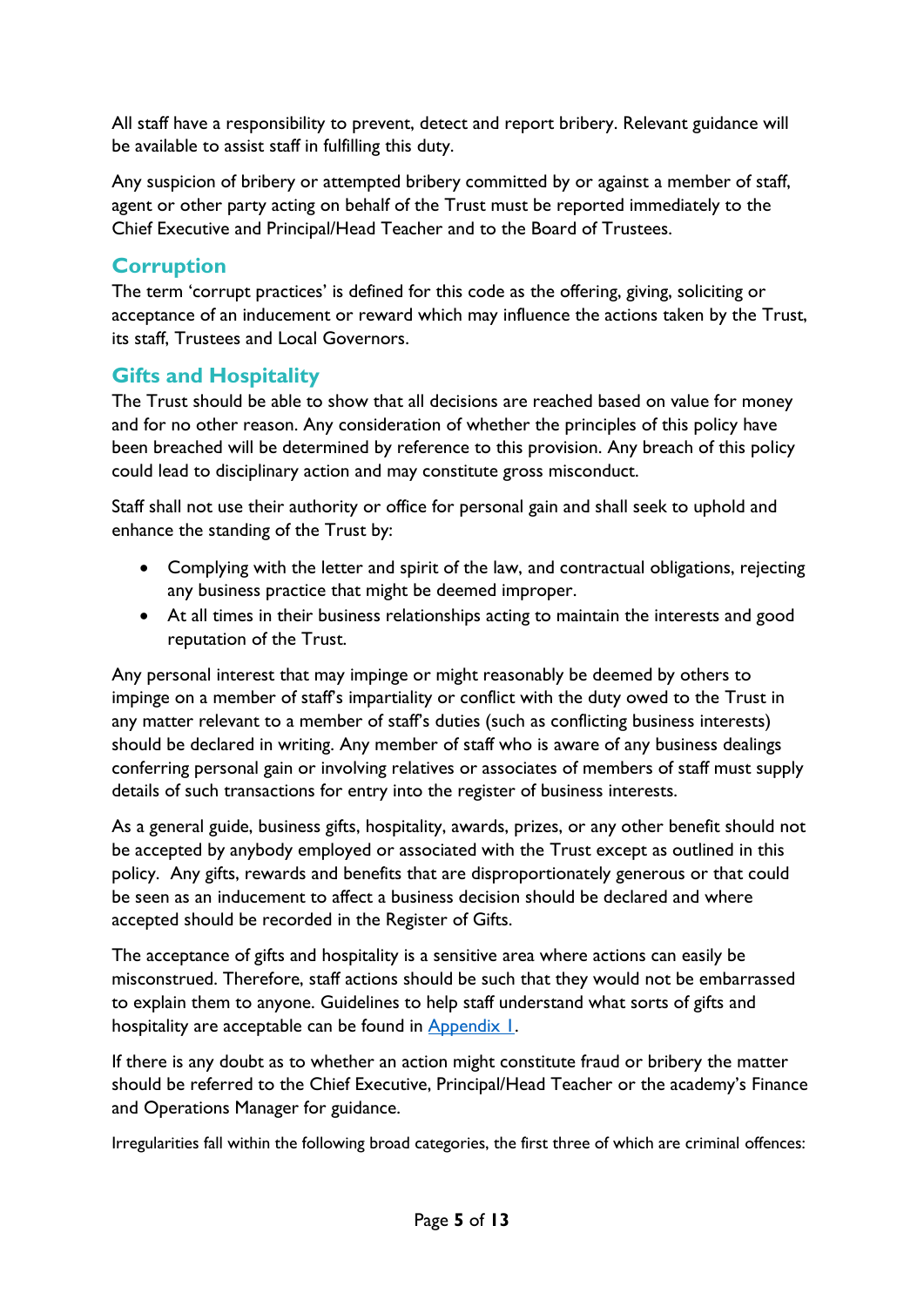- **Theft**: the dishonest taking of property belonging to another person with the intention of depriving the owner permanently of its possession.
- **Fraud**: the intentional distortion of financial statements or other records by persons internal and external to the Academy, which is carried out to conceal the misappropriation
- of assets or otherwise for gain.
- **Bribery and corruption (Gifts & Hospitality):** involves the offering or the acceptance of a reward, for performing an act, or f or failing to perform an act, which leads to gain for the person offering the inducement.
- **Failure to observe**, or breaches of, Scheme of Delegation and Financial Regulations.
- **Failure to observe**, or breaches of, Academy's Procedures which in some circumstances can constitute an irregularity, with potentially significant financial consequences.
- **Tax Fraud:** the misrepresentation of status to avoid payment of tax or the deliberate evasion of tax. For example, a sub-contracted worker claiming to be selfemployed to avoid payment of PAYE income tax, or a cash payment to a supplier to avoid the application of VAT.

Examples of what could constitute fraud and corruption are:

- theft of cash.
- non-receipt of income.
- substitution of personal cheques for cash.
- travelling and subsistence claims for non-existent journeys/events.
- travelling and subsistence claims inflated.
- manipulating documentation to increase salaries/wages received, e.g., false overtime claims.
- payment of invoices for goods received by an individual rather than the academy.
- failure to observe, or breaches of, regulations and/or other associated legislation laid down by the academy.
- unauthorised borrowing of equipment.
- breaches of confidentiality regarding information.
- failure to declare a direct pecuniary or otherwise conflicting interest.
- concealing a generous gift or reward.
- unfairly influencing the award of a contract.
- creation of false documents.
- deception.
- Using position for personal reward.

The above list is not exhaustive, and fraud and corruption can take many different paths. If in any doubt about whether a matter is an irregularity or not, clarification must be sought from the Business Manager.

Similarly, if there is concern or doubt about any aspect of a matter which involves an irregularity, or an on-going investigation into a suspected irregularity, the best approach is to seek advice from the Principal.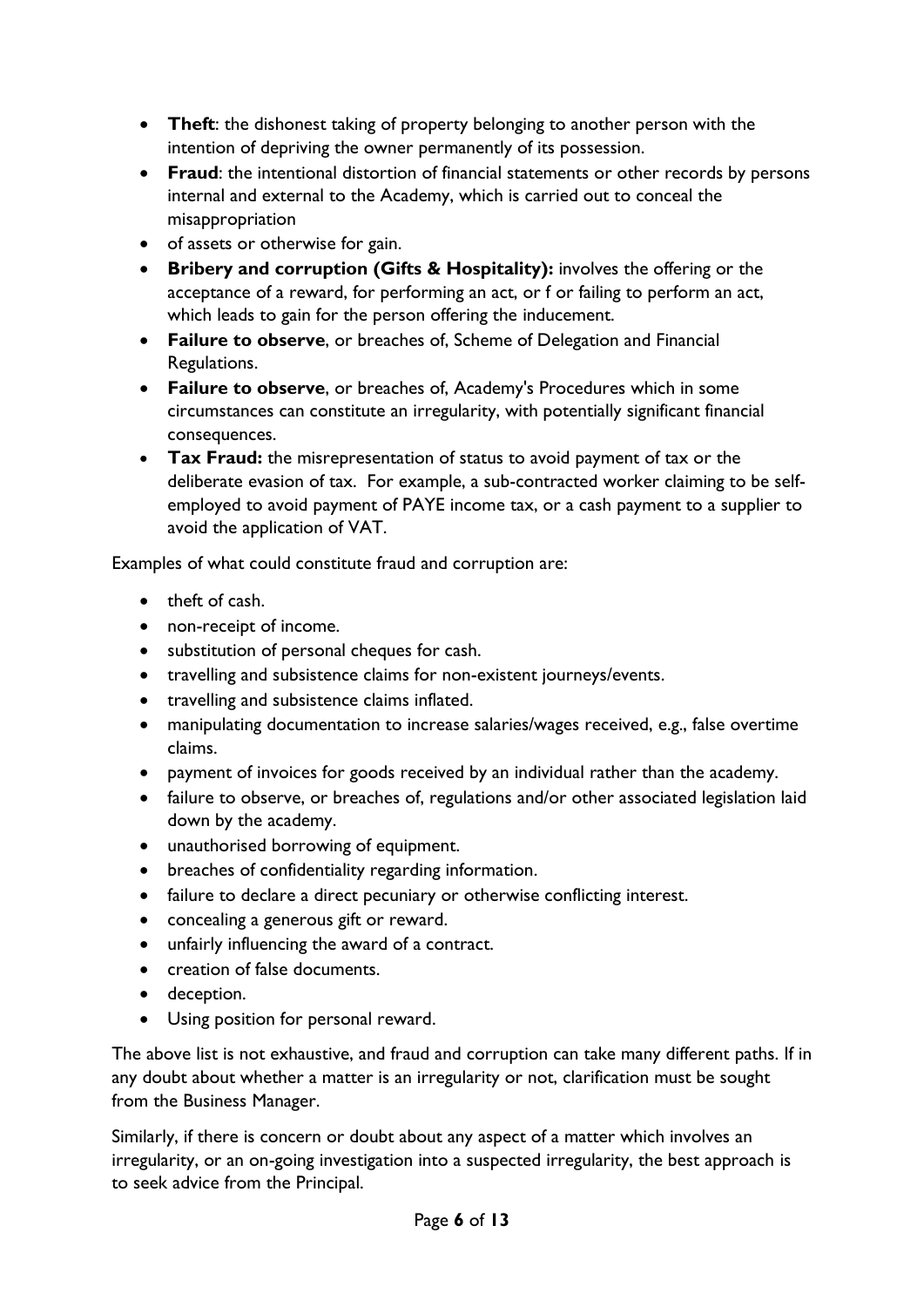# <span id="page-6-0"></span>**Responsibilities and Accountabilities**

- All staff have a responsibility to prevent, detect and report fraud, corruption, and bribery. Relevant guidance will be available to assist staff in fulfilling this duty.
- Any suspicion of bribery or attempted bribery committed by or against a member of staff, agent or other party acting on behalf of the Trust must be reported immediately to the Chief Executive, Principal/Head Teacher or the academy's Finance and Operations Manager.
- The whistleblowing policy is in place to protect anyone reporting reasonable suspicions.
- The Board of Trustees is responsible for ensuring that the Trust complies with legislation and that this policy, and its related procedures are implemented.
- The Chief Executive is responsible for the implementation of this policy within the Trust and for ensuring that all staff are aware of this policy.
- The Chief Executive must ensure that this policy is covered during the staff induction process.

## <span id="page-6-1"></span>**Roles**

### **Trustees**

There is a specific duty expected of Dudley Academy Trust Trustees and Local Governors to set an example to the staff of the Trust and the community by acting with integrity, honesty and in a trustworthy manner befitting the Trust. Members of the Board of Trustees will set the standard for the Trust and therefore give their full support to all systems and controls in place, to assure probity.

The Board of Trustees has a legal responsibility for the Academy Trust budget and will ensure a sound system of internal control is in place in the use of delegated and other funds given to the Trust.

## <span id="page-6-2"></span>**Chief Executive Officer (CEO)**

The Chief Executive Officer (CEO), Chief Finance Officer (CFO), Principals/ Headteachers, and senior members of staff are expected to set high examples of conduct in their day-today work, and which are beyond reproach. The Accounting Officer (CEO) has ultimate responsibility for overseeing the financial arrangements on behalf of the Board of Trustees and bears overall responsibility for systems of financial control across the Trust, including providing assurance to the Board of Trustees that:

- The financial responsibilities of the Governors of each Academy are being properly discharged
- Resources are being managed in an efficient, economical, and effective manner
- Sound systems of financial control are being maintained
- Financial considerations are fully considered in reaching decisions.

## **Chief Operating Officer (COO)**

The Chief Operating Officer of the Trust has strategic financial responsibility for the Trust and supports the CEO in ensuring that all the above are met.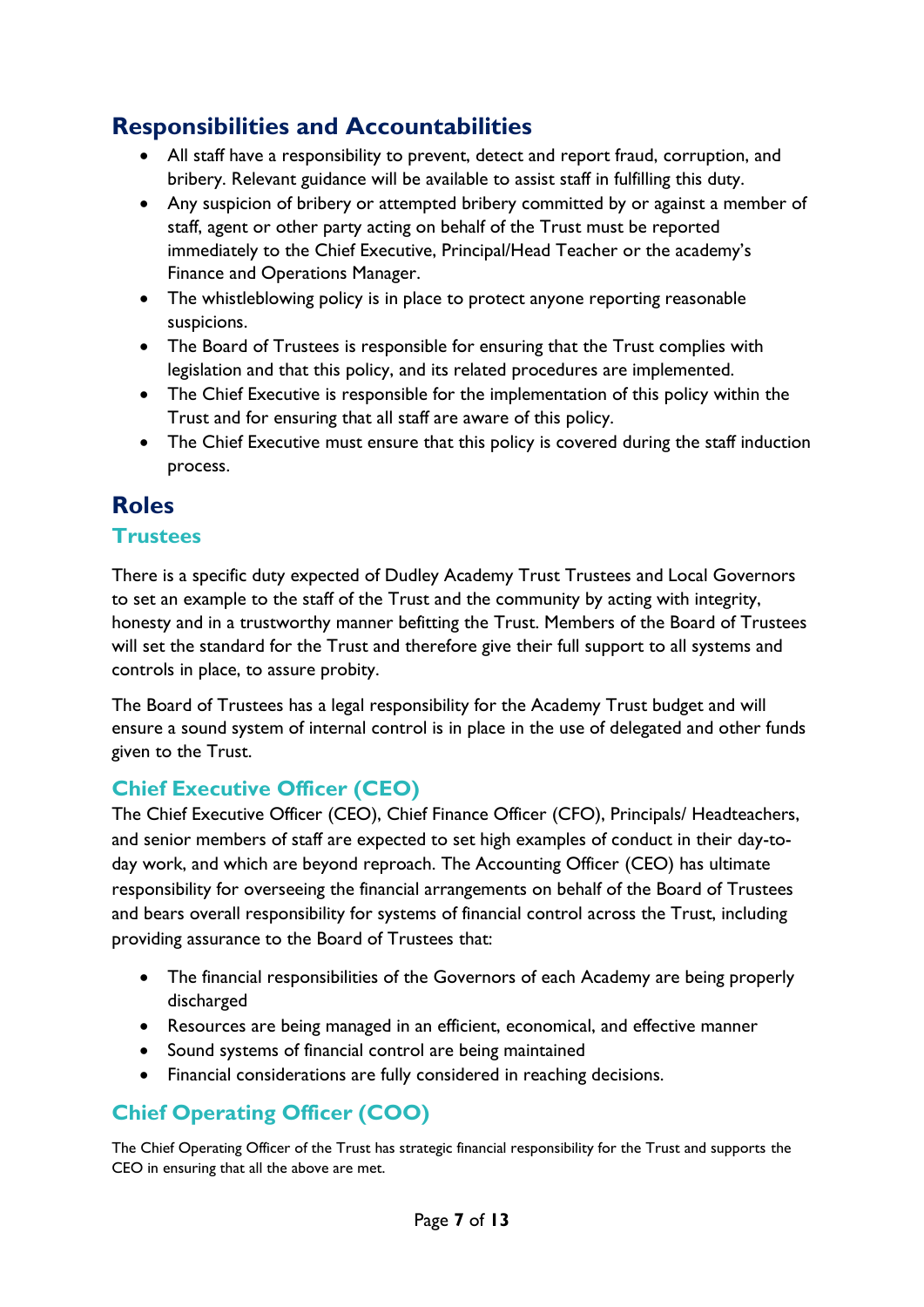## <span id="page-7-0"></span>**Chief Finance Officer (CFO)**

The CFO has a responsibility for ensuring that effective systems of internal controls are maintained to safeguard the resources of the Trust and to prevent and detect any fraudulent activity promptly. This includes:

- Proper procedures and financial systems.
- Effective management of financial records.
- Management of the academy trust's financial position.

### <span id="page-7-1"></span>**Senior Resourcing Group and Principals/Headteachers**

The Principal/Headteachers of each Dudley Academies Trust academy, with assistance from the academy Business Manager, Chief Operating Officer, Chief Finance Officer, bears overall responsibility for systems of financial control within their own academy and may be liable to be called to account for specific failures.

### <span id="page-7-2"></span>**All Staff**

This policy applies to all staff of Dudley Academies Trust. It also applies to temporary staff, contractors, and any other parties with a business relationship with the Trust. All members of staff are expected to share this commitment to help the Trust protect the public funds to which it has been entrusted. All staff have a duty to assist the Trust in the prevention of fraud and are expected to alert their line manager, or appropriate alternative, where they believe the opportunity for fraud exists because of poor procedures or lack of appropriate supervision. All staff are expected to report any cases of suspected fraud, no matter how trivial they may seem.

# <span id="page-7-3"></span>**Detection and Reporting a Suspected Fraud**

Individuals' patterns of behaviour among staff dealing with financial transactions should be investigated, for example, living beyond apparent means, taking few holidays, regularly working alone out of normal hours and resistance to delegation. Any indication of addiction to drugs, alcohol or gambling should be addressed promptly, for the welfare of the individual and to minimise the risks to the Trust.

All allegations of suspected fraud and irregularities are to be brought to the attention of the Chief Executive and/or Principal/Head Teacher unless this individual is involved in the irregularity in which case the Chair of the Board of Trustees should be informed.

Anyone suspecting fraud may use the Trust's whistleblowing policy that can be accessed via the Trust's website, which provides protection against reprisal for any such disclosure.

## <span id="page-7-4"></span>**Response to Allegations**

Members of staff, Trustees, Local Governors or learners may suspect fraud or irregularity in the Trust or within any of its academies and if so the Principal/Head Teacher will have initial responsibility for co-ordinating the immediate response to any suspicions of fraud or wrongdoing. In doing this they will consult with the Trust's Senior Human Resources Adviser regarding potential employment issues and the academy's Finance and Operations Manager. Legal advice should be sought from the Trust's solicitors on both employment and litigation issues before taking any further action.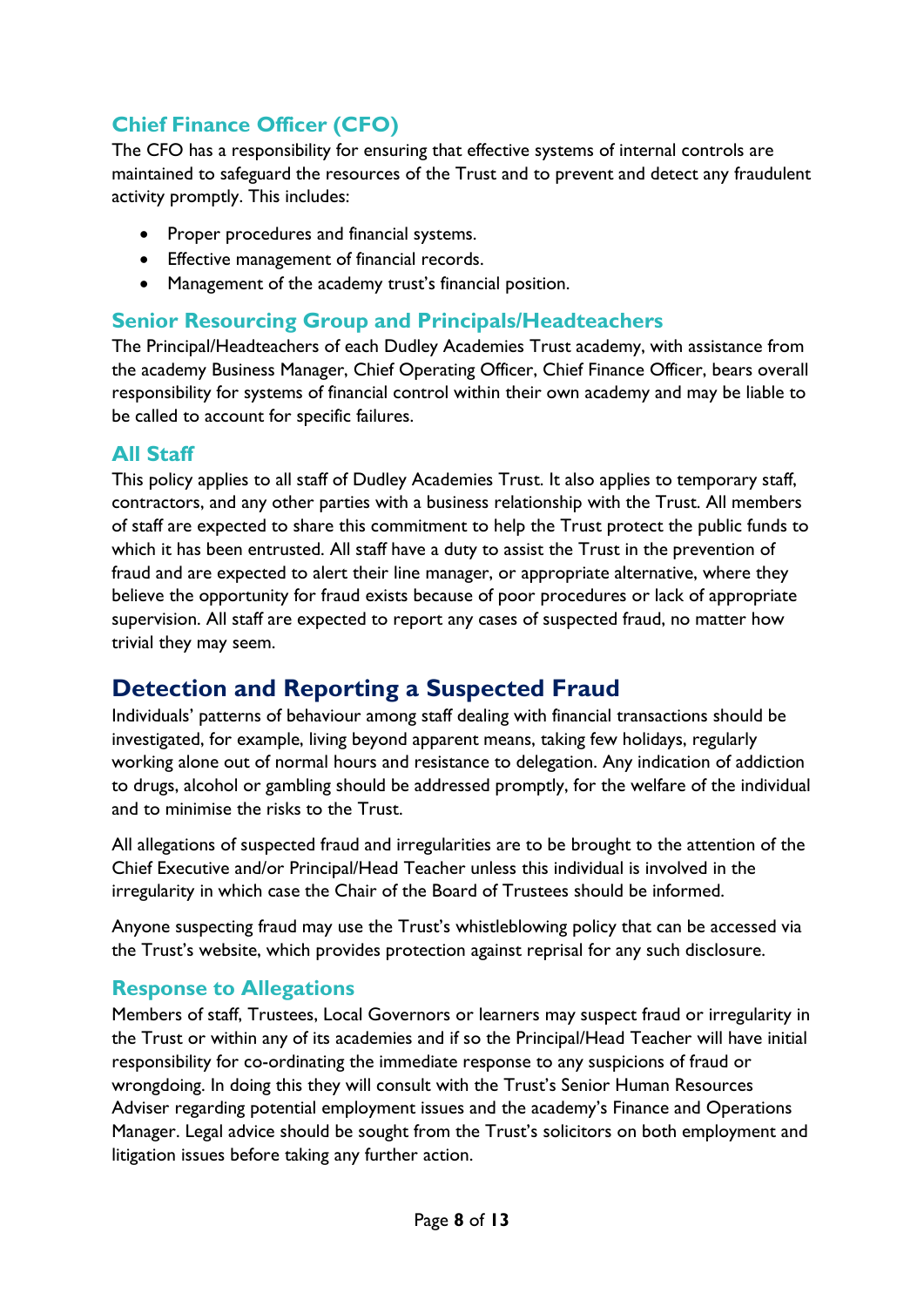The Principal/Head Teacher will ascertain whether the suspicions aroused have substance. In every case, and as soon as possible after the initial investigation, they will pass the matter on to the Chair of the Business and Audit Committee. Even if there is no evidence to support the allegation, the matter must be reported.

Where initial investigation provides reasonable grounds for suspecting a member or members of staff of fraud, the Principal and/or Chief Executive will decide on how to prevent further loss and will arrange for an investigation to be conducted in accordance with the Trust Disciplinary procedure. Where the Principal and/or Chief Executive is of the view that a member or members of staff may have been guilty of fraud the continuing attendance of the member of staff may not be permitted and they may be suspended as a neutral act whilst the investigation and any subsequent disciplinary hearings are undertaken.

In the event of suspicions involving the Chief Executive, this responsibility will fall to the Chair of the Trust Board who will arrange for an investigation to be conducted in accordance with the Trust Disciplinary procedure. Where the Chair of the Trust Board is of the view that the Chief Executive may have been guilty of fraud the continuing attendance of the Chief Executive may not be permitted and they may be suspended as a neutral act whilst the investigation and any subsequent disciplinary hearings are undertaken."

The Business and Audit Committee will be responsible for ensuring a suitable investigation takes place.

They will, if appropriate, ask the Principal/Head Teacher to conduct a preliminary investigation in accordance with the Trust's Disciplinary policy, to gather facts and reach an initial view. They will consider whether it is necessary to investigate systems other than that which has given rise to suspicion, through which the individuals may have had opportunities to misappropriate the Trust's assets.

They will determine whether the findings, conclusions and any recommendations arising from the preliminary investigation indicate fraud has occurred which could include further action under the Trust Disciplinary policy. If further investigations are required, they will determine which outside agencies should be involved (for example police or auditors). If a serious matter has occurred, the Chair of the Business and Audit Committee will report their findings to the ESFA as detailed in the Academies Financial Handbook.

Academy Trusts **must** notify the [ESFA](https://form.education.gov.uk/en/AchieveForms/?form_uri=sandbox-publish://AF-Process-f9f4f5a1-936f-448b-bbeb-9dcdd595f468/AF-Stage-8aa41278-3cdd-45a3-ad87-80cbffb8b992/definition.json&redirectlink=%2Fen&cancelRedirectLink=%2Fen) as soon as possible of any instances of fraud, theft and/or irregularity exceeding £5,000.00 individually, or £5,000.00 cumulatively in an academy's financial year. Any unusual or systematic fraud, regardless of value, **must** also be reported.

The following information is required:

- Full details of the event(s) with dates.
- The financial value of the loss.
- Measures taken to prevent recurrence.
- Whether it was referred to the police (and if not why).
- Whether insurance or the RPA have offset any loss.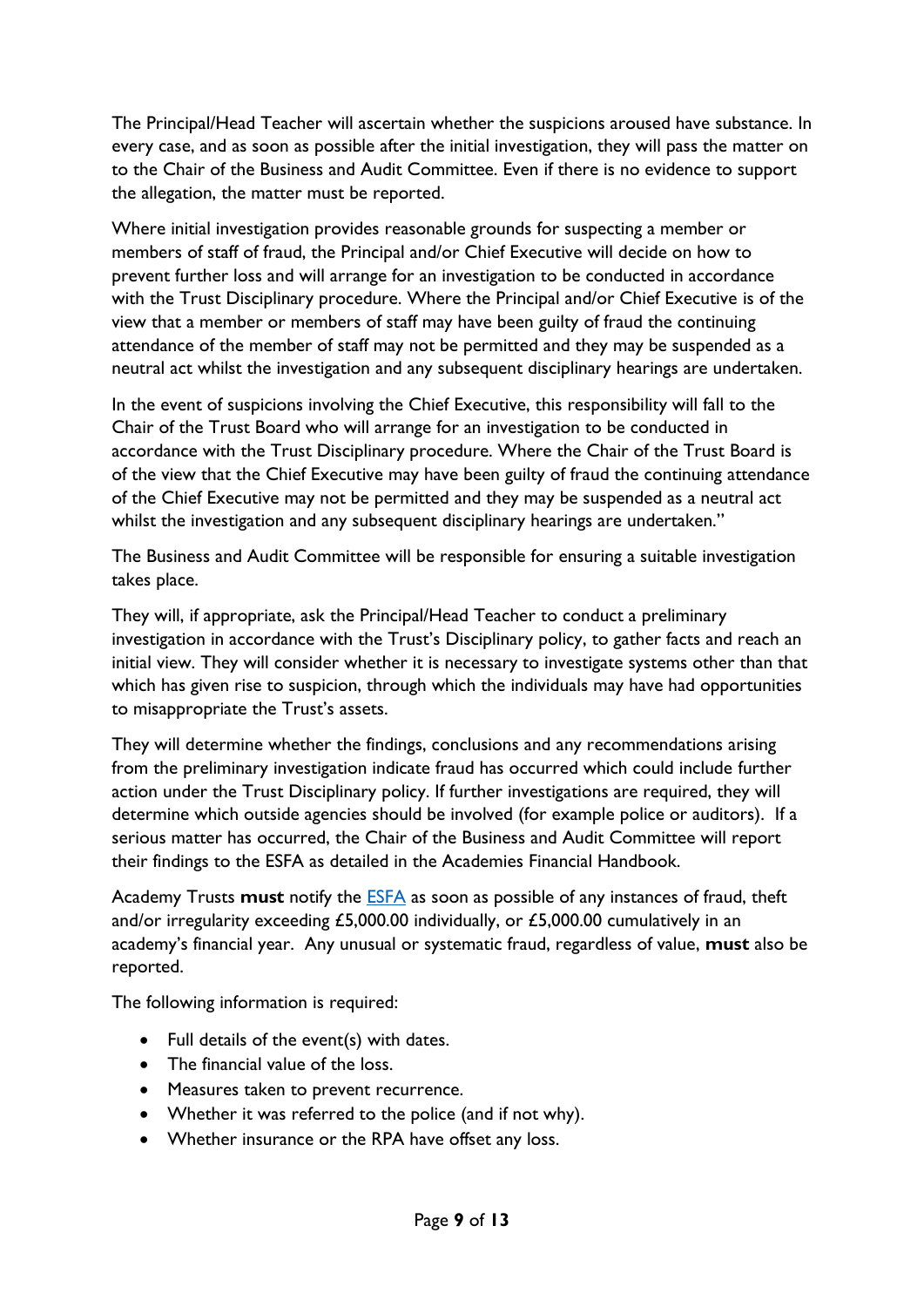The Finance and Operations Manager or Financial Planning & Analysis Manager are required to notify the Board of Trustees of any serious financial irregularities. This action will be taken at the first opportunity following the completion of the initial investigations and will involve keeping the Principal/Head Teacher, Chief Executive and Chair of the Board of Trustees fully informed of any developments relating to serious control weaknesses, fraud, or major accounting breakdowns.

If evidence of fraud is forthcoming, then the Board of Trustees will inform the DfE and will consider whether to refer the matter to the police. On completion of a special investigation, a written report, normally prepared by the Financial Planning & Analysis Manager or an internal auditor, shall be submitted to the Chair of the Board of Trustees containing:

- A description of the incident, including the value of any loss, the people involved, and the means of perpetrating the fraud.
- The measures taken to prevent a recurrence.
- Any action needed to strengthen future responses to fraud, with a follow-up report on whether the actions have been taken.

## <span id="page-9-0"></span>**Recovery of losses**

The Financial Planning and Analysis Manager assisted by the internal/external auditors will endeavour to ensure that the amount of any loss is quantified. Repayment of losses will be sought in all cases. Where the loss is substantial, legal advice should be obtained about the need to freeze the individual's assets through the court, pending conclusion of the investigation. Legal advice may be obtained about prospects for recovering losses through the civil court, where the perpetrator refuses repayment. The Trust will normally expect to recover costs in addition to losses.

# <span id="page-9-1"></span>**Confidentiality and Safeguards**

The Trust recognises that the decision to report a concern can be a difficult one to make, not least because of the fear of reprisal from those responsible for the alleged malpractice. The Trust will not tolerate harassment or victimisation and will do what it lawfully can to protect an individual when a concern is raised in good faith.

This does not mean that if the person raising the concern is already the subject of a disciplinary, redundancy or other procedure, that those procedures will be halted because of the concern being reported.

There is a need to ensure that the process is not misused. For further guidance refer to the Trust's staff Disciplinary policy.

# <span id="page-9-2"></span>**Links with Other Policies**

The Board of Trustees is committed to preventing fraud, bribery, and corruption. To help achieve this objective there is a clear network of systems and procedures in place for the prevention, detection and investigation of fraud, bribes, and corruption. This anti-fraud, bribery, and corruption policy attempts to consolidate those in one document and should be read in conjunction with the following policies: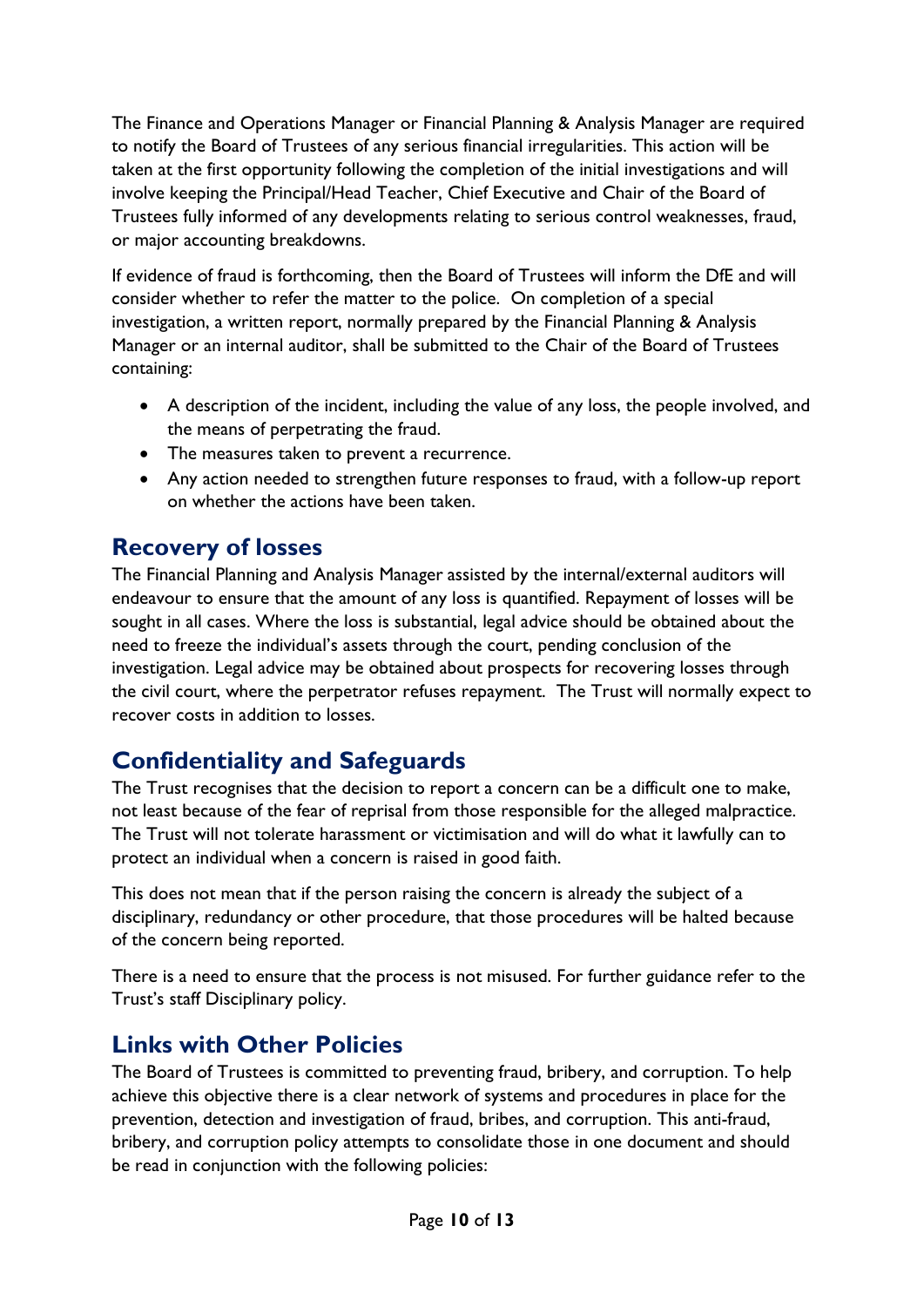- Procurement policy
- Register of business interests
- Staff discipline, conduct and grievance
- Whistleblowing policy.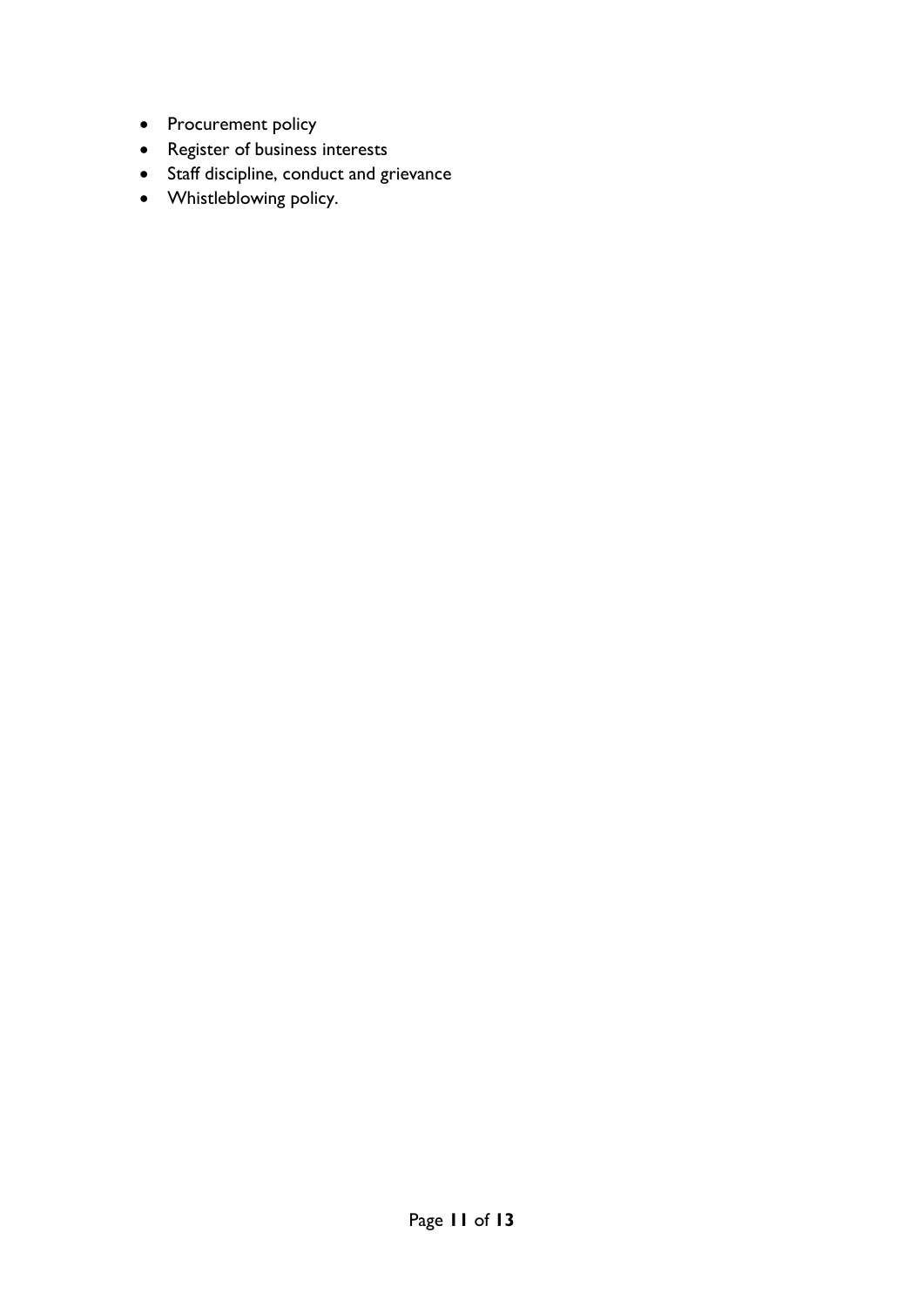# <span id="page-11-0"></span>**Appendix 1: Gifts and Hospitality Guidelines**

These guidelines will help you to judge what types of gifts and hospitality are acceptable. The following general rules apply and should guide decisions on receipt of gifts and hospitality as a member of Dudley Academies Trust staff.

To accept gifts should be the exception. You may accept small 'thank you' gifts of token value, such as a diary, a coffee mug or bunch of flowers, not over  $£25$  in value. You should notify the Finance and Operations Manager of any gift or hospitality over this value for entry in the register of business interests.

Always say 'no' if you think the giver has an ulterior motive. Be sensitive to the possibility that the giver may think that even small gifts or simple hospitality will elicit a prompter service or preferential treatment.

Never accept a gift or hospitality from anyone who is, or may be in the foreseeable future, tendering for any contract with the Trust, seeking employment with the Trust or is in dispute with the Trust, even if you are not directly involved in that service area.

- Where items purchased for the Trust include a 'free gift', such a gift should either be used for Trust business or handed to Finance and Operations Manager to be used for charity raffles.
- If you are in doubt about the acceptability of any gift or offer of hospitality, it is your responsibility to consult the Principal/Head Teacher or Financial Planning and Analysis Manager.
- A gauge of what is acceptable in terms of hospitality is whether the Trust would offer a similar level of hospitality in similar circumstances.
- Occasional working lunches with suppliers, providers or partners are generally acceptable as a way of doing business provided, they are not to an unreasonable level or cost.
- Invitations to corporate hospitality events should be judged on their merit. Provided the general rules have been considered, it may be acceptable to join other company/organisation guests at:
	- o sponsored cultural and sporting events, or other public performances, as a representative of the Trust.
	- o special events or celebrations.
- However, consider the number of these events, and always take into consideration what public perception is likely to be if they knew you were attending.
- Acceptability depends on the appropriateness of the invitations, in terms of the level of hospitality, the frequency and the status of the invited employee. In all such cases the Principal/Head Teacher or Financial Planning and Analysis Manager should be consulted.



*Our mission: Working together we will develop inspirational schools which instil ambition and desire in young learners, open their minds, widen their horizons and equip them to succeed in a challenging world.*